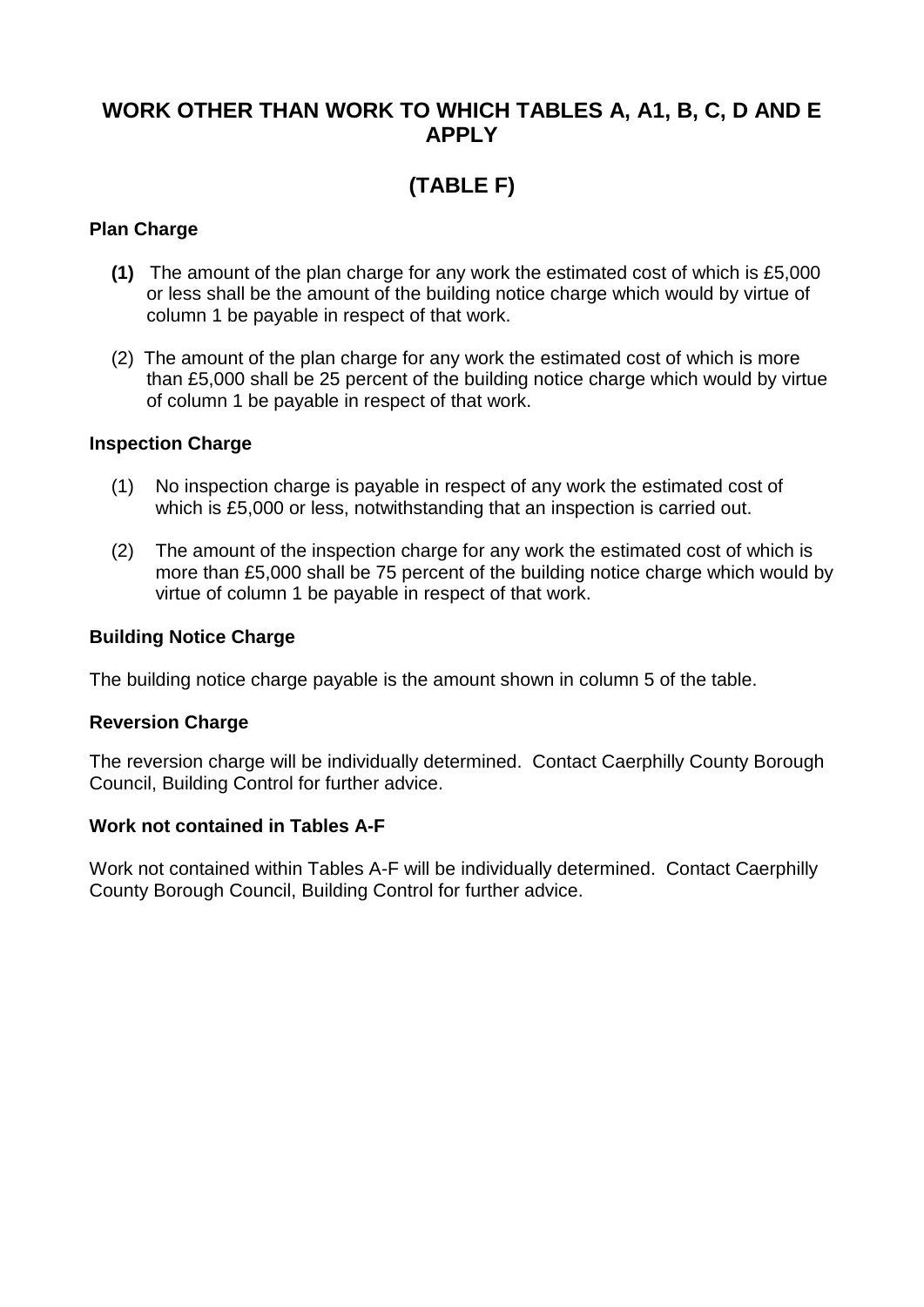### **TABLE F**

## **WORK OTHER THAN WORK TO WHICH TABLES A, A1, B, C, D AND E APPLY**

|                     |                    | $\overline{2}$ |                    | 3                        |       |                     |                 | 5                             |       |              | 6                            |
|---------------------|--------------------|----------------|--------------------|--------------------------|-------|---------------------|-----------------|-------------------------------|-------|--------------|------------------------------|
|                     | <b>Plan Charge</b> |                |                    | <b>Inspection Charge</b> |       |                     | <b>Combined</b> | <b>Building Notice Charge</b> |       |              | <b>Regularisation Charge</b> |
| <b>Estimated</b>    | Charge             | Vat            | <b>Total</b>       | Charge                   | Vat   | <b>Total</b>        |                 | Charge                        | Vat   | <b>Total</b> | £                            |
| <b>Cost of Work</b> | £                  | £              | £                  | £                        | £     | £                   | £               | £                             | £     | £            |                              |
| <b>Up to £5000</b>  | 185.13             | 37.03          | 222.16             | 0.00                     | 0.00  | 0.00                | 0.00            | 185.13                        | 37.03 | 222.16       | 277.70                       |
| £6,000              | 48.81              | 9.76           | 58.57              | 146.42                   | 29.28 | 175.71              | 234.27          | 195.23                        | 39.05 | 234.27       | 292.84                       |
| £7,000              | 51.33              | 10.27          | 61.60              | 153.99                   | 30.80 | 184.79              | 246.39          | 205.33                        | 41.07 | 246.39       | 307.99                       |
| £8,000              | 53.86              | 10.77          | 64.63              | 161.57                   | 32.31 | 193.88              | 258.51          | 215.42                        | 43.08 | 258.51       | 323.14                       |
| £9,000              | 56.38              | 11.28          | 67.66              | 169.14                   | 33.83 | 202.97              | 270.63          | 225.52                        | 45.10 | 270.63       | 338.28                       |
| £10,000             | 58.91              | 11.78          | 70.69              | 176.72                   | 35.34 | 212.06              | 282.74          | 235.62                        | 47.12 | 282.74       | 353.43                       |
| £11,000             | 61.43              | 12.29          | 73.72              | 184.29                   | 36.86 | 221.15              | 294.86          | 245.72                        | 49.14 | 294.86       | 368.58                       |
| £12,000             | 63.95              | 12.79          | 76.74              | 191.86                   | 38.37 | 230.23              | 306.98          | 255.82                        | 51.16 | 306.98       | 383.72                       |
| £13,000             | 66.48              | 13.30          | 79.77              | 199.44                   | 39.89 | 239.32              | 319.10          | 265.91                        | 53.18 | 319.10       | 398.87                       |
| £14,000             | 69.00              | 13.80          | 82.80              | 207.01                   | 41.40 | 248.41              | 331.21          | 276.01                        | 55.20 | 331.21       | 414.02                       |
| £15,000             | 71.53              | 14.31          | 85.83              | 214.58                   | 42.92 | 257.50              | 343.33          | 286.11                        | 57.22 | 343.33       | 429.17                       |
| £16,000             | 74.05              | 14.81          | $88.\overline{86}$ | 222.16                   | 44.43 | 266.59              | 355.45          | 296.21                        | 59.24 | 355.45       | 444.31                       |
| £17,000             | 76.58              | 15.32          | 91.89              | 229.73                   | 45.95 | 275.68              | 367.57          | 306.31                        | 61.26 | 367.57       | 459.46                       |
| £18,000             | 79.10              | 15.82          | 94.92              | 237.30                   | 47.46 | 284.76              | 379.68          | 316.40                        | 63.28 | 379.68       | 474.61                       |
| £19,000             | 81.63              | 16.33          | 97.95              | 244.88                   | 48.98 | 293.85              | 391.80          | 326.50                        | 65.30 | 391.80       | 489.75                       |
| £20,000             | 84.15              | 16.83          | 100.98             | 252.45                   | 50.49 | 302.94              | 403.92          | 336.60                        | 67.32 | 403.92       | 504.90                       |
| £21,000             | 86.39              | 17.28          | 103.67             | 259.18                   | 51.84 | 311.02              | 414.69          | 345.58                        | 69.12 | 414.69       | 518.36                       |
| £22,000             | 88.64              | 17.73          | 106.37             | 265.91                   | 53.18 | 319.10              | 425.46          | 354.55                        | 70.91 | 425.46       | 531.83                       |
| £23,000             | 90.88              | 18.18          | 109.06             | 272.65                   | 54.53 | 327.18              | 436.23          | 363.53                        | 72.71 | 436.23       | 545.29                       |
| £24,000             | 93.13              | 18.63          | 111.75             | 279.38                   | 55.88 | 335.25              | 447.00          | 372.50                        | 74.50 | 447.00       | 558.76                       |
| £25,000             | 95.37              | 19.07          | 114.44             | 286.11                   | 57.22 | 343.33              | 457.78          | 381.48                        | 76.30 | 457.78       | 572.22                       |
| £26,000             | 97.61              | 19.52          | 117.14             | 292.84                   | 58.57 | 351.41              | 468.55          | 390.46                        | 78.09 | 468.55       | 585.68                       |
| £27,000             | 99.86              | 19.97          | 119.83             | 299.57                   | 59.91 | 359.49              | 479.32          | 399.43                        | 79.89 | 479.32       | 599.15                       |
| £28,000             | 102.10             | 20.42          | 122.52             | 306.31                   | 61.26 | 367.57              | 490.09          | 408.41                        | 81.68 | 490.09       | 612.61                       |
| £29,000             | 104.35             | 20.87          | 125.22             | 313.04                   | 62.61 | 375.65              | 500.86          | 417.38                        | 83.48 | 500.86       | 626.08                       |
| £30,000             | 106.59             | 21.32          | 127.91             | 319.77                   | 63.95 | 383.72              | 511.63          | 426.36                        | 85.27 | 511.63       | 639.54                       |
| £31,000             | 108.83             | 21.77          | 130.60             | 326.50                   | 65.30 | 391.80              | 522.40          | 435.34                        | 87.07 | 522.40       | 653.00                       |
| £32,000             | 111.08             | 22.22          | 133.29             | 333.23                   | 66.65 | 399.88              | 533.17          | 444.31                        | 88.86 | 533.17       | 666.47                       |
| £33,000             | 113.32             | 22.66          | 135.99             | 339.97                   | 67.99 | 407.96              | 543.95          | 453.29                        | 90.66 | 543.95       | 679.93                       |
| £34,000             | 115.57             | 23.11          | 138.68             | 346.70                   | 69.34 | 416.04              | 554.72          | 462.26                        | 92.45 | 554.72       | 693.40                       |
| £35,000             | 117.81             | 23.56          | 141.37             | 353.43                   | 70.69 | $\overline{424.12}$ | 565.49          | 471.24                        | 94.25 | 565.49       | 706.86                       |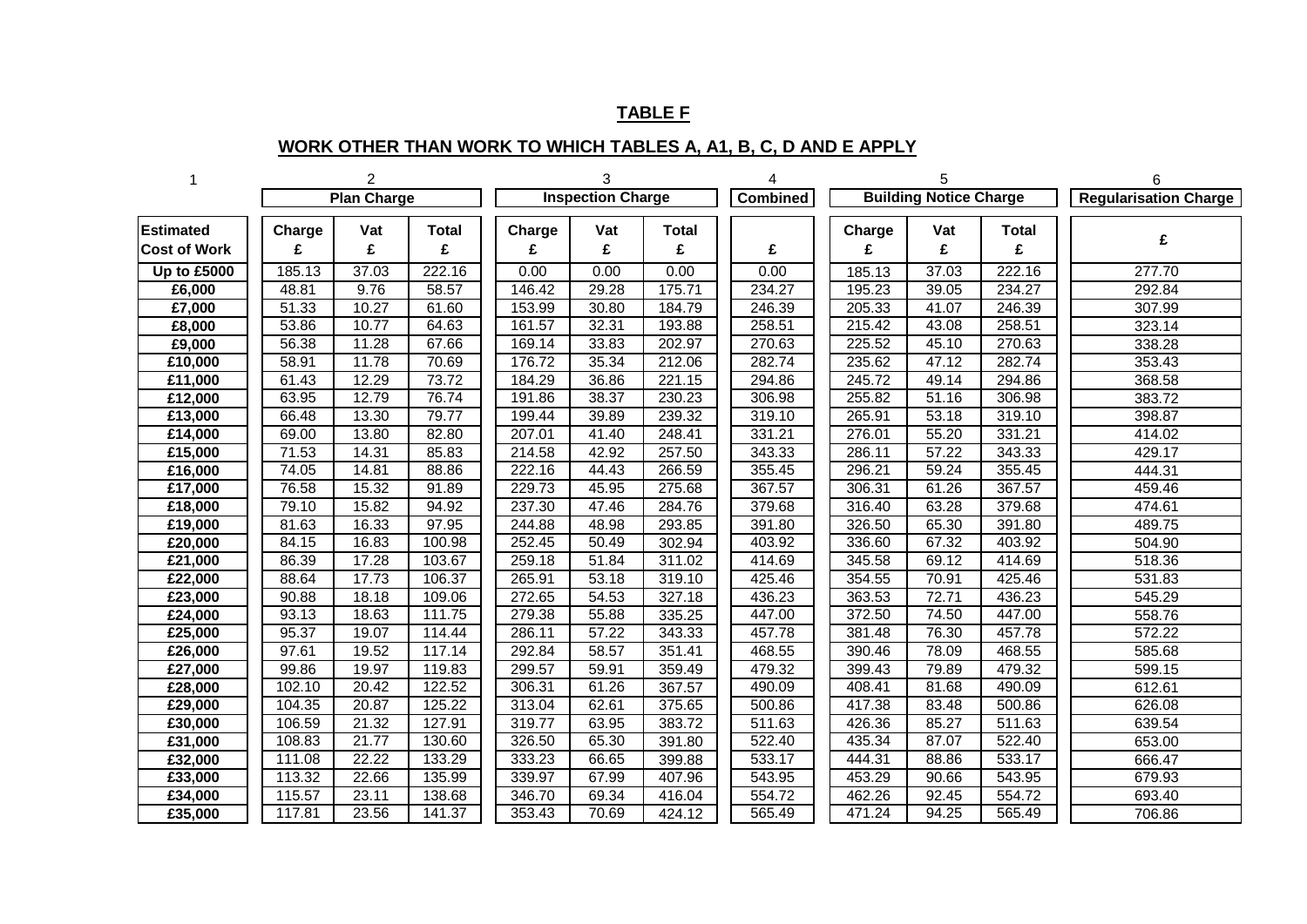|                                         | <b>Plan Charge</b> |          |                   | <b>Inspection Charge</b> |          |                   | Combined | <b>Building Notice Charge</b> |          |                   | <b>Regularisation Charge</b> |
|-----------------------------------------|--------------------|----------|-------------------|--------------------------|----------|-------------------|----------|-------------------------------|----------|-------------------|------------------------------|
| <b>Estimated</b><br><b>Cost of Work</b> | Charge<br>£        | Vat<br>£ | <b>Total</b><br>£ | Charge<br>£              | Vat<br>£ | <b>Total</b><br>£ | £        | Charge<br>£                   | Vat<br>£ | <b>Total</b><br>£ | £                            |
| £36,000                                 | 120.05             | 24.01    | 144.06            | 360.16                   | 72.03    | 432.19            | 576.26   | 480.22                        | 96.04    | 576.26            | 720.32                       |
| £37,000                                 | 122.30             | 24.46    | 146.76            | 366.89                   | 73.38    | 440.27            | 587.03   | 489.19                        | 97.84    | 587.03            | 733.79                       |
| £38,000                                 | 124.54             | 24.91    | 149.45            | 373.63                   | 74.73    | 448.35            | 597.80   | 498.17                        | 99.63    | 597.80            | 747.25                       |
| £39,000                                 | 126.79             | 25.36    | 152.14            | 380.36                   | 76.07    | 456.43            | 608.57   | 507.14                        | 101.43   | 608.57            | 760.72                       |
| £40,000                                 | 129.03             | 25.81    | 154.84            | 387.09                   | 77.42    | 464.51            | 619.34   | 516.12                        | 103.22   | 619.34            | 774.18                       |
| £41,000                                 | 131.27             | 26.25    | 157.53            | 393.82                   | 78.76    | 472.59            | 630.12   | 525.10                        | 105.02   | 630.12            | 787.64                       |
| E42,000                                 | 133.52             | 26.70    | 160.22            | 400.55                   | 80.11    | 480.66            | 640.89   | 534.07                        | 106.81   | 640.89            | 801.11                       |
| E43,000                                 | 135.76             | 27.15    | 162.91            | 407.29                   | 81.46    | 488.74            | 651.66   | 543.05                        | 108.61   | 651.66            | 814.57                       |
| £44,000                                 | 138.01             | 27.60    | 165.61            | 414.02                   | 82.80    | 496.82            | 662.43   | 552.02                        | 110.40   | 662.43            | 828.04                       |
| £45,000                                 | 140.25             | 28.05    | 168.30            | 420.75                   | 84.15    | 504.90            | 673.20   | 561.00                        | 112.20   | 673.20            | 841.50                       |
| £46,000                                 | 142.49             | 28.50    | 170.99            | 427.48                   | 85.50    | 512.98            | 683.97   | 569.98                        | 114.00   | 683.97            | 854.96                       |
| £47,000                                 | 144.74             | 28.95    | 173.69            | 434.21                   | 86.84    | 521.06            | 694.74   | 578.95                        | 115.79   | 694.74            | 868.43                       |
| £48,000                                 | 146.98             | 29.40    | 176.38            | 440.95                   | 88.19    | 529.14            | 705.51   | 587.93                        | 117.59   | 705.51            | 881.89                       |
| £49,000                                 | 149.23             | 29.85    | 179.07            | 447.68                   | 89.54    | 537.21            | 716.28   | 596.90                        | 119.38   | 716.28            | 895.36                       |
| £50,000                                 | 151.47             | 30.29    | 181.76            | 454.41                   | 90.88    | 545.29            | 727.06   | 605.88                        | 121.18   | 727.06            | 908.82                       |
| £51,000                                 | 153.71             | 30.74    | 184.46            | 461.14                   | 92.23    | 553.37            | 737.83   | 614.86                        | 122.97   | 737.83            | 922.28                       |
| £52,000                                 | 155.96             | 31.19    | 187.15            | 467.87                   | 93.57    | 561.45            | 748.60   | 623.83                        | 124.77   | 748.60            | 935.75                       |
| £53,000                                 | 158.20             | 31.64    | 189.84            | 474.61                   | 94.92    | 569.53            | 759.37   | 632.81                        | 126.56   | 759.37            | 949.21                       |
| £54,000                                 | 160.45             | 32.09    | 192.54            | 481.34                   | 96.27    | 577.61            | 770.14   | 641.78                        | 128.36   | 770.14            | 962.68                       |
| £55,000                                 | 162.69             | 32.54    | 195.23            | 488.07                   | 97.61    | 585.68            | 780.91   | 650.76                        | 130.15   | 780.91            | 976.14                       |
| £56,000                                 | 164.93             | 32.99    | 197.92            | 494.80                   | 98.96    | 593.76            | 791.68   | 659.74                        | 131.95   | 791.68            | 989.60                       |
| £57,000                                 | 167.18             | 33.44    | 200.61            | 501.53                   | 100.31   | 601.84            | 802.45   | 668.71                        | 133.74   | 802.45            | 1003.07                      |
| E58,000                                 | 169.42             | 33.88    | 203.31            | 508.27                   | 101.65   | 609.92            | 813.23   | 677.69                        | 135.54   | 813.23            | 1016.53                      |
| £59,000                                 | 171.67             | 34.33    | 206.00            | 515.00                   | 103.00   | 618.00            | 824.00   | 686.66                        | 137.33   | 824.00            | 1030.00                      |
| £60,000                                 | 173.91             | 34.78    | 208.69            | 521.73                   | 104.35   | 626.08            | 834.77   | 695.64                        | 139.13   | 834.77            | 1043.46                      |
| £61,000                                 | 176.15             | 35.23    | 211.38            | 528.46                   | 105.69   | 634.15            | 845.54   | 704.62                        | 140.92   | 845.54            | 1056.92                      |
| £62,000                                 | 178.40             | 35.68    | 214.08            | 535.19                   | 107.04   | 642.23            | 856.31   | 713.59                        | 142.72   | 856.31            | 1070.39                      |
| £63,000                                 | 180.64             | 36.13    | 216.77            | 541.93                   | 108.39   | 650.31            | 867.08   | 722.57                        | 144.51   | 867.08            | 1083.85                      |
| £64,000                                 | 182.89             | 36.58    | 219.46            | 548.66                   | 109.73   | 658.39            | 877.85   | 731.54                        | 146.31   | 877.85            | 1097.32                      |
| £65,000                                 | 185.13             | 37.03    | 222.16            | 555.39                   | 111.08   | 666.47            | 888.62   | 740.52                        | 148.10   | 888.62            | 1110.78                      |
| £66,000                                 | 187.37             | 37.47    | 224.85            | 562.12                   | 112.42   | 674.55            | 899.40   | 749.50                        | 149.90   | 899.40            | 1124.24                      |
| £67,000                                 | 189.62             | 37.92    | 227.54            | 568.85                   | 113.77   | 682.62            | 910.17   | 758.47                        | 151.69   | 910.17            | 1137.71                      |
| £68,000                                 | 191.86             | 38.37    | 230.23            | 575.59                   | 115.12   | 690.70            | 920.94   | 767.45                        | 153.49   | 920.94            | 1151.17                      |
| £69,000                                 | 194.11             | 38.82    | 232.93            | 582.32                   | 116.46   | 698.78            | 931.71   | 776.42                        | 155.28   | 931.71            | 1164.64                      |
| £70,000                                 | 196.35             | 39.27    | 235.62            | 589.05                   | 117.81   | 706.86            | 942.48   | 785.40                        | 157.08   | 942.48            | 1178.10                      |
| £71,000                                 | 198.59             | 39.72    | 238.31            | 595.78                   | 119.16   | 714.94            | 953.25   | 794.38                        | 158.88   | 953.25            | 1191.56                      |
| $\overline{\text{£}72,000}$             | 200.84             | 40.17    | 241.01            | 602.51                   | 120.50   | 723.02            | 964.02   | 803.35                        | 160.67   | 964.02            | 1205.03                      |
| £73,000                                 | 203.08             | 40.62    | 243.70            | 609.25                   | 121.85   | 731.10            | 974.79   | 812.33                        | 162.47   | 974.79            | 1218.49                      |
| £74,000                                 | 205.33             | 41.07    | 246.39            | 615.98                   | 123.20   | 739.17            | 985.56   | 821.30                        | 164.26   | 985.56            | 1231.96                      |